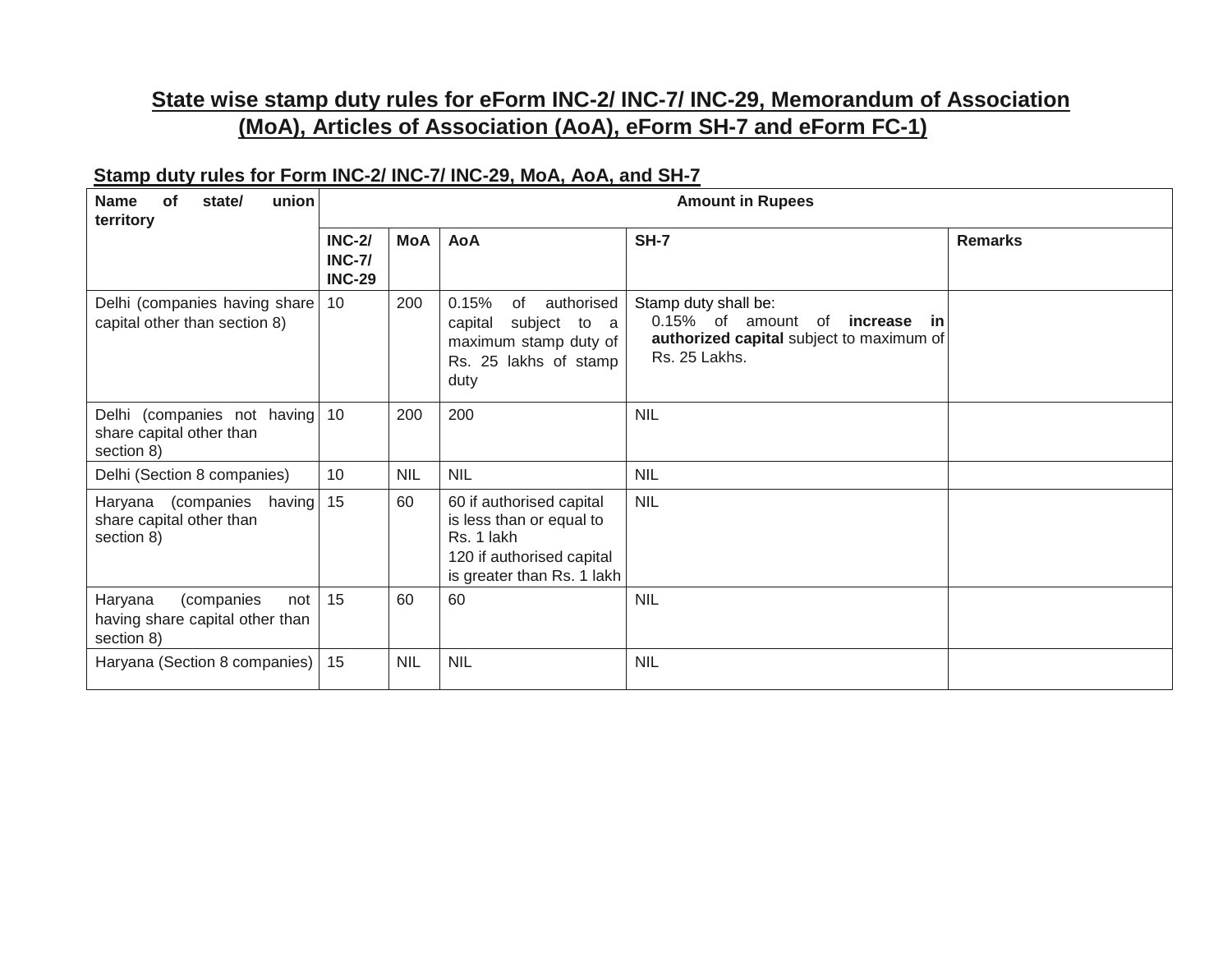| union<br>of<br><b>Name</b><br>state/<br>territory                           | <b>Amount in Rupees</b>                         |            |                                                                                                                             |                                                                                                                                                                                                                                                                                                                |                                                                                                                                                                                                                                                                                                                                                                           |
|-----------------------------------------------------------------------------|-------------------------------------------------|------------|-----------------------------------------------------------------------------------------------------------------------------|----------------------------------------------------------------------------------------------------------------------------------------------------------------------------------------------------------------------------------------------------------------------------------------------------------------|---------------------------------------------------------------------------------------------------------------------------------------------------------------------------------------------------------------------------------------------------------------------------------------------------------------------------------------------------------------------------|
|                                                                             | <b>INC-2/</b><br><b>INC-7/</b><br><b>INC-29</b> | MoA        | <b>AoA</b>                                                                                                                  | <b>SH-7</b>                                                                                                                                                                                                                                                                                                    | <b>Remarks</b>                                                                                                                                                                                                                                                                                                                                                            |
| Maharashtra<br>(companies<br>having share capital other than<br>section 8)  | 100                                             | 200        | 1000 on every Rs. 5<br>lakhs of authorised<br>capital or part thereof<br>subject to a maximum of<br>50 lakhs of stamp duty. | Stamp duty shall be Rs. 1000 on every Rs.5<br>Lakhs of amount of increase in authorised<br>capital or part thereof subject to a maximum<br>of 50 Lakhs of stamp duty.<br>However, in the case of increase of<br>Capital<br>Authorised<br>beyond<br>Rs.<br>2,50,00,00,000/-, No Stamp duty shall be<br>payable. | For eg- For SH-7, If auth.<br>Capital is increased from Rs.<br>240 crores to Rs. 300 crores<br>then stamp duty payable shall<br>be calculated on Rs. 10 crores<br>(i.e. Rs. 250 crores- Rs. 240<br>crores) and not on Rs. 60<br>crores (i.e. Rs. 300 crores-<br>Rs.240 crores) as no stamp<br>is<br>payable<br>beyond<br>duty<br>authorised capital of Rs. 250<br>crores. |
| Maharashtra (companies not<br>having share capital other than<br>section 8) | 100                                             | <b>NIL</b> | <b>NIL</b>                                                                                                                  | <b>NIL</b>                                                                                                                                                                                                                                                                                                     |                                                                                                                                                                                                                                                                                                                                                                           |
| Maharashtra<br>(Section 8<br>companies)                                     | 100                                             | <b>NIL</b> | <b>NIL</b>                                                                                                                  | <b>NIL</b>                                                                                                                                                                                                                                                                                                     |                                                                                                                                                                                                                                                                                                                                                                           |
| Orissa<br>having<br>(companies<br>share capital other than<br>section 8)    | 10                                              | 300        | 300                                                                                                                         | <b>NIL</b>                                                                                                                                                                                                                                                                                                     | These rules shall also apply<br>to companies not having<br>share capital other than<br>section 8 and Section 8<br>companies.                                                                                                                                                                                                                                              |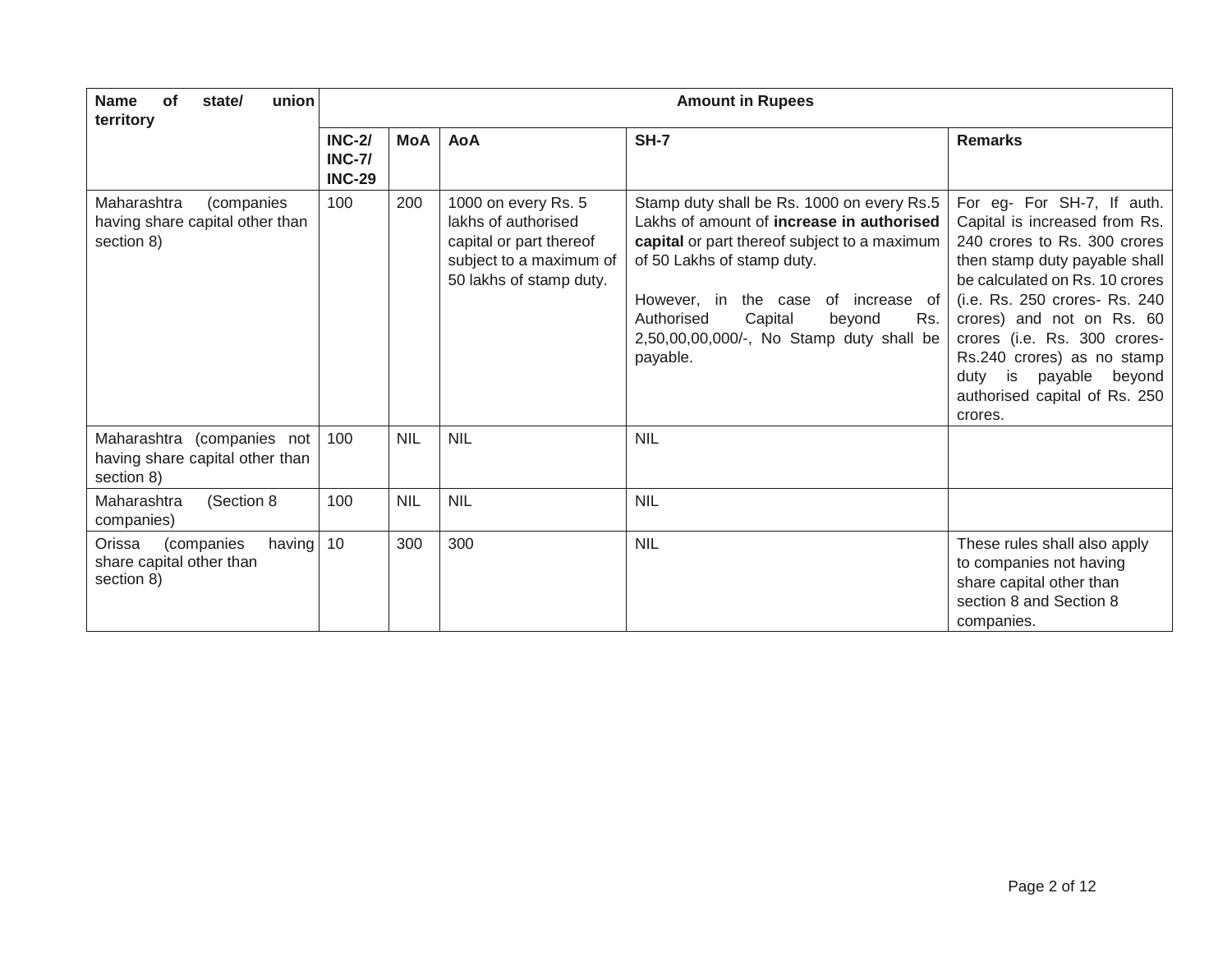| of<br>union<br><b>Name</b><br>state/<br>territory                               | <b>Amount in Rupees</b>                         |            |                                                                                                           |                                                                                                                               |                                                                                                                                                                                                                                                                                                                  |  |
|---------------------------------------------------------------------------------|-------------------------------------------------|------------|-----------------------------------------------------------------------------------------------------------|-------------------------------------------------------------------------------------------------------------------------------|------------------------------------------------------------------------------------------------------------------------------------------------------------------------------------------------------------------------------------------------------------------------------------------------------------------|--|
|                                                                                 | <b>INC-2/</b><br><b>INC-7/</b><br><b>INC-29</b> | <b>MoA</b> | <b>AoA</b>                                                                                                | SH-7                                                                                                                          | <b>Remarks</b>                                                                                                                                                                                                                                                                                                   |  |
| Andhra Pradesh (companies<br>having share capital other than<br>section 8)      | 20                                              | 500        | 0.15% of the authorized<br>capital subject to a<br>minimum of Rs.1000/-<br>and a maximum of Rs.5<br>lakhs | 0.15% of amount of <b>increase in authorised</b><br>capital subject to a minimum of Rs. 1000/-<br>and maximum of Rs. 5 Lakhs. | These rules shall also apply to<br>section 8 companies having<br>share capital.<br>Stamp rule for SH-7 implies<br>that the maximum limit of Rs.<br>5 Lakhs shall be calculated<br>every time there is any<br>increase in share capital, even<br>if the company has already<br>paid Rs. 5 Lakhs of stamp<br>duty. |  |
| Andhra Pradesh (companies<br>not having share capital other<br>than section 8)  | 20                                              | 500        | 1000                                                                                                      | 1000                                                                                                                          | These rules shall also apply to<br>section 8 companies not<br>having share capital                                                                                                                                                                                                                               |  |
| Telangana (companies having<br>share capital other than section<br>8)           | 20                                              | 500        | 0.15% of the authorized<br>capital subject to a<br>minimum of Rs.1000/-<br>and a maximum of Rs.5<br>lakhs | 0.15% of amount of increase in authorised<br>capital subject to a minimum of Rs. 1000/-<br>and maximum of Rs. 5 Lakhs.        | These rules shall also apply to<br>section 8 companies having<br>share capital.<br>Stamp rule for SH-7 implies<br>that the maximum limit of Rs.<br>5 Lakhs shall be calculated<br>every time there is any<br>increase in share capital, even<br>if the company has already<br>paid Rs. 5 Lakhs of stamp<br>duty. |  |
| (companies<br>Telangana<br>not<br>having share capital other than<br>section 8) | 20                                              | 500        | 1000                                                                                                      | 1000                                                                                                                          | These rules shall also apply to<br>section 8 companies<br>not<br>having share capital                                                                                                                                                                                                                            |  |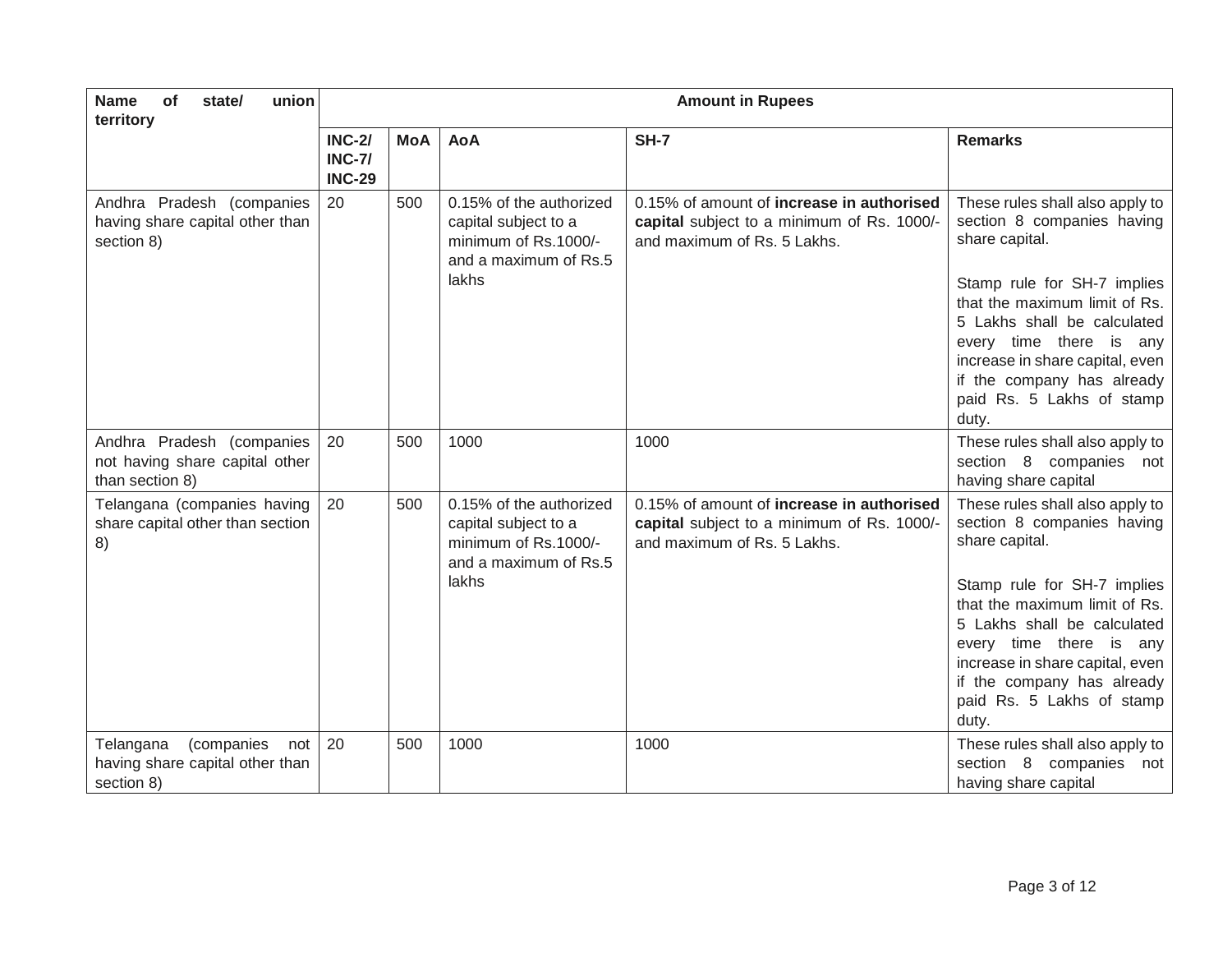| <b>Name</b><br>of<br>union<br>state/<br>territory                                         | <b>Amount in Rupees</b>                         |            |                                                                                                                                                  |                                                                                                                                                                                                                                                                                                                                                                                                                                     |                                                                                                |  |
|-------------------------------------------------------------------------------------------|-------------------------------------------------|------------|--------------------------------------------------------------------------------------------------------------------------------------------------|-------------------------------------------------------------------------------------------------------------------------------------------------------------------------------------------------------------------------------------------------------------------------------------------------------------------------------------------------------------------------------------------------------------------------------------|------------------------------------------------------------------------------------------------|--|
|                                                                                           | <b>INC-2/</b><br><b>INC-7/</b><br><b>INC-29</b> | <b>MoA</b> | <b>AoA</b>                                                                                                                                       | <b>SH-7</b>                                                                                                                                                                                                                                                                                                                                                                                                                         | <b>Remarks</b>                                                                                 |  |
| Bihar (companies having share<br>capital other than section 8)                            | 20                                              | 500        | 0.15%<br>of<br>authorised<br>1000,<br>capital<br>or<br>whichever<br>is<br>more<br>subject to a maximum of<br>5 lakhs of stamp duty.              | Stamp duty shall be higher of (i) or (ii),<br>Rs. 1000/-<br>(i)<br>(ii)<br>0.15% of amount of increased<br>authorised capital subject to maximum of Rs.<br>5 lakhs of stamp duty Less 0.15% of amount<br>of existing authorised capital subject to<br>maximum of Rs. 5 lakhs of stamp duty<br>However, If 0.15% of amount of<br>(iii)<br>existing authorised capital is Rs. 5 lakhs or<br>more then no stamp duty shall be payable. |                                                                                                |  |
| Bihar (companies not having<br>share capital other than<br>section 8)                     | 20                                              | 500        | 1000                                                                                                                                             | <b>NIL</b>                                                                                                                                                                                                                                                                                                                                                                                                                          |                                                                                                |  |
| Bihar (Section 8 companies)                                                               | 20                                              | <b>NIL</b> | <b>NIL</b>                                                                                                                                       | <b>NIL</b>                                                                                                                                                                                                                                                                                                                                                                                                                          |                                                                                                |  |
| Jharkhand (companies having<br>share capital other than<br>section 8)                     | $\sqrt{5}$                                      | 63         | 105                                                                                                                                              | <b>NIL</b>                                                                                                                                                                                                                                                                                                                                                                                                                          | These rules shall also apply to<br>companies not having share<br>capital other than section 8. |  |
| Jharkhand<br>(Section 8<br>companies)                                                     | 5                                               | <b>NIL</b> | <b>NIL</b>                                                                                                                                       | <b>NIL</b>                                                                                                                                                                                                                                                                                                                                                                                                                          |                                                                                                |  |
| Kashmir<br>Jammu<br>and<br>share<br>having<br>(companies<br>capital other than section 8) | 10                                              | 150        | 150 if authorised capital<br>is less than equal to Rs.<br>lakh and 300 if<br>$\mathbf{1}$<br>authorised capital<br>is<br>greater than Rs. 1 lakh | <b>NIL</b>                                                                                                                                                                                                                                                                                                                                                                                                                          |                                                                                                |  |
| Kashmir<br>and<br>Jammu<br>(companies not having share<br>capital other than section 8)   | 10                                              | 150        | 150                                                                                                                                              | <b>NIL</b>                                                                                                                                                                                                                                                                                                                                                                                                                          |                                                                                                |  |
| Jammu and Kashmir (Section 8<br>companies)                                                | 10                                              | <b>NIL</b> | <b>NIL</b>                                                                                                                                       | <b>NIL</b>                                                                                                                                                                                                                                                                                                                                                                                                                          |                                                                                                |  |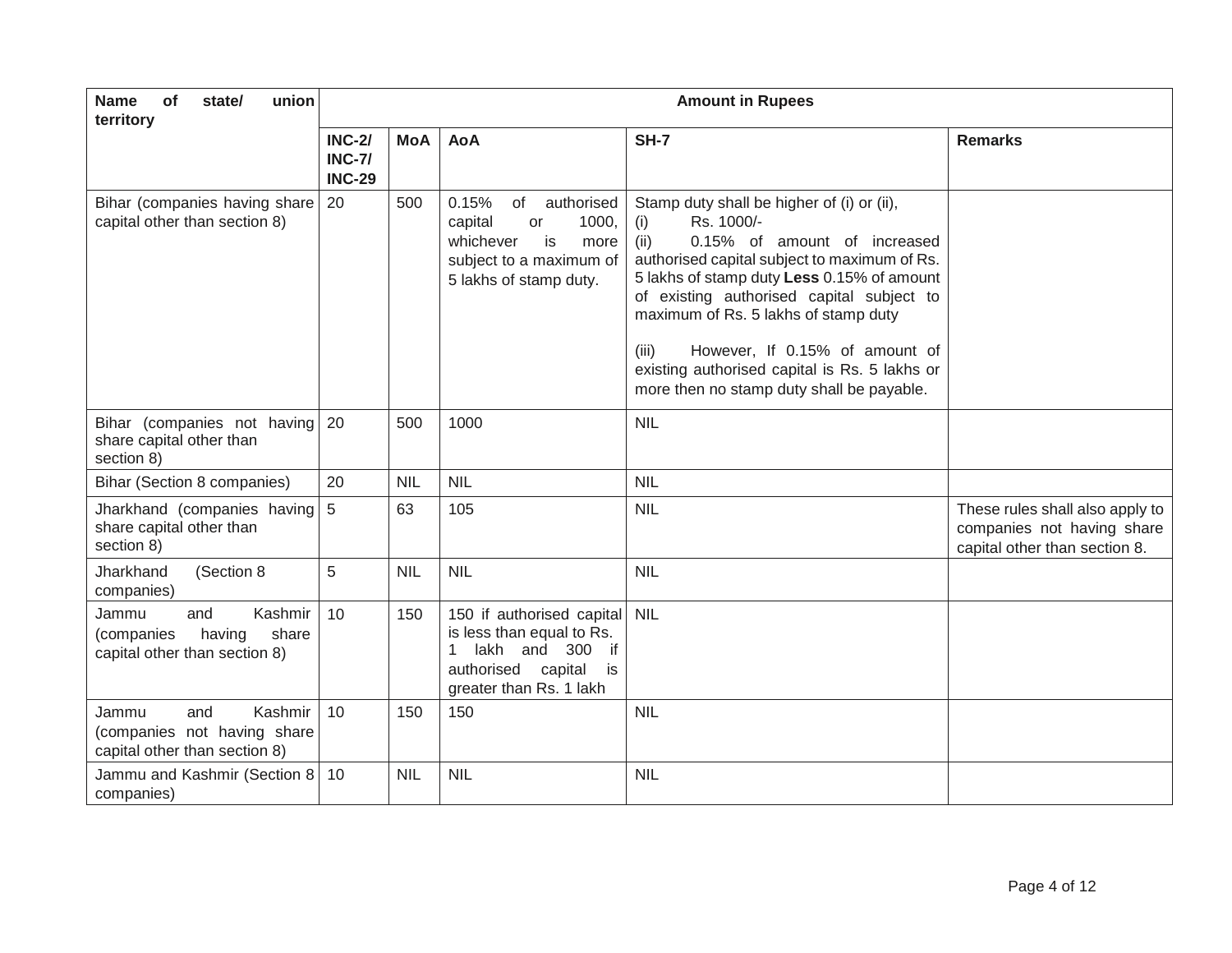| <b>Name</b><br>of<br>union<br>state/<br>territory                          | <b>Amount in Rupees</b>                         |            |            |             |                                                                                                                          |
|----------------------------------------------------------------------------|-------------------------------------------------|------------|------------|-------------|--------------------------------------------------------------------------------------------------------------------------|
|                                                                            | <b>INC-2/</b><br><b>INC-7/</b><br><b>INC-29</b> | <b>MoA</b> | <b>AoA</b> | <b>SH-7</b> | <b>Remarks</b>                                                                                                           |
| Tamil Nadu (companies having<br>share capital other than<br>section 8)     | 20                                              | 200        | 300        | <b>NIL</b>  | These rules shall also apply to<br>companies not having share<br>capital other than section 8.                           |
| (Section 8<br><b>Tamil Nadu</b><br>companies)                              | 20                                              | <b>NIL</b> | <b>NIL</b> | <b>NIL</b>  |                                                                                                                          |
| Puducherry (companies having<br>share capital other than<br>section 8)     | 10                                              | 200        | 300        | <b>NIL</b>  | These rules shall also apply to<br>companies not having share<br>capital other than section 8.                           |
| Puducherry<br>(Section 8<br>companies)                                     | 10                                              | <b>NIL</b> | <b>NIL</b> | <b>NIL</b>  |                                                                                                                          |
| (companies<br>Assam<br>having<br>share capital other than<br>section 8)    | 15                                              | 200        | 310        | <b>NIL</b>  | These rules shall also apply to<br>section 8 companies and<br>companies not having share<br>capital other than section 8 |
| Meghalaya (companies having<br>share capital other than<br>section 8)      | 10                                              | 100        | 300        | <b>NIL</b>  | These rules shall also apply to<br>section 8 companies and<br>companies not having share<br>capital other than section 8 |
| Manipur (companies having<br>capital<br>share<br>other than<br>section 8)  | 10                                              | 100        | 150        | <b>NIL</b>  | These rules shall also apply to<br>section 8 companies and<br>companies not having share<br>capital other than section 8 |
| having 10<br>Nagaland (companies<br>share capital other than<br>section 8) |                                                 | 100        | 150        | <b>NIL</b>  | These rules shall also apply to<br>section 8 companies and<br>companies not having share<br>capital other than section 8 |
| (companies having 10<br>Tripura<br>share capital other than<br>section 8)  |                                                 | 100        | 150        | <b>NIL</b>  | These rules shall also apply to<br>section 8 companies and<br>companies not having share<br>capital other than section 8 |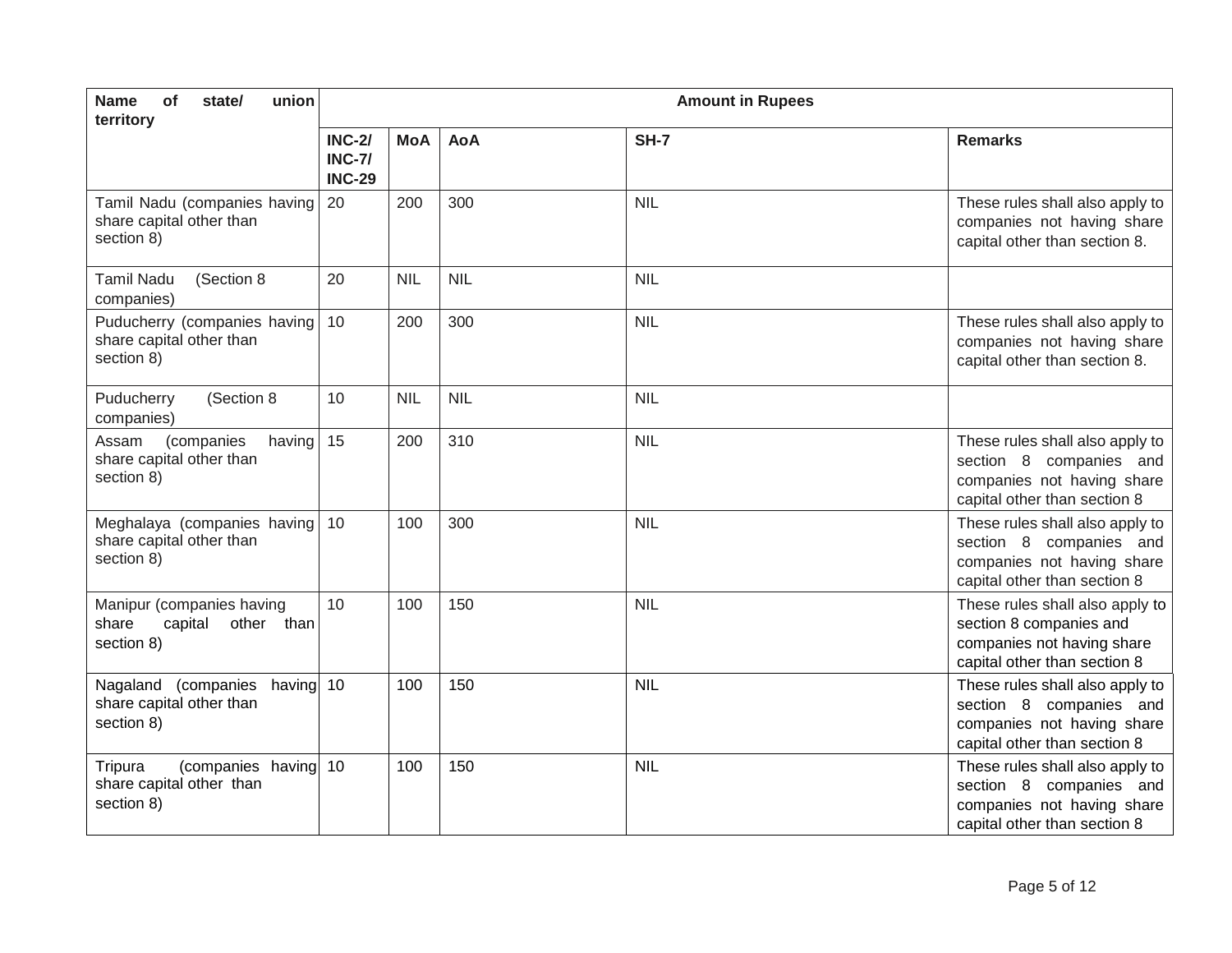| <b>Name</b><br>of<br>union<br>state/<br>territory                                          | <b>Amount in Rupees</b>                    |            |                                                                                                                                                                                                                                                                                                                              |             |                                                                                                                             |
|--------------------------------------------------------------------------------------------|--------------------------------------------|------------|------------------------------------------------------------------------------------------------------------------------------------------------------------------------------------------------------------------------------------------------------------------------------------------------------------------------------|-------------|-----------------------------------------------------------------------------------------------------------------------------|
|                                                                                            | <b>INC-2/</b><br>$INC-7/$<br><b>INC-29</b> | <b>MoA</b> | <b>AoA</b>                                                                                                                                                                                                                                                                                                                   | <b>SH-7</b> | <b>Remarks</b>                                                                                                              |
| <b>Arunachal Pradesh</b><br>(companies<br>having<br>share<br>capital other than section 8) | 10                                         | 200        | 500                                                                                                                                                                                                                                                                                                                          | <b>NIL</b>  | These rules shall also apply to<br>section 8 companies<br>and<br>companies not having share<br>capital other than section 8 |
| Mizoram (companies having<br>capital<br>other<br>than<br>share<br>section 8)               | 10                                         | 100        | 150                                                                                                                                                                                                                                                                                                                          | <b>NIL</b>  | These rules shall also apply to<br>section 8 companies and<br>companies not having share<br>capital other than section 8    |
| Kerala (companies having share 25<br>capital other than<br>section 8)                      |                                            | 1000       | For Companies having<br>Authorized Capital up to<br>Rs. 10 Lakhs - Rs.<br>$2,000/-$<br>For Companies having<br><b>Authorized Capital</b><br>above Rs. 10 Lakhs and<br>up to Rs. 25 Lakhs- Rs.<br>$5,000/-$<br>For Companies having<br><b>Authorized Capital</b><br>above Rs. 25 Lakhs -<br>0.5% of the Authorized<br>Capital | <b>NIL</b>  | These rules shall also apply to<br>section 8 companies having<br>share capital.                                             |
| Kerala (companies not having 25<br>share capital other than<br>section 8)                  |                                            | 1000       | 2000                                                                                                                                                                                                                                                                                                                         | <b>NIL</b>  | These rules shall also apply to<br>section 8 companies<br>not<br>having share capital                                       |
| Lakshadweep (companies<br>having share capital other than<br>section 8)                    | 25                                         | 500        | 1000                                                                                                                                                                                                                                                                                                                         | <b>NIL</b>  | These rules shall also apply to<br>section 8 companies and<br>companies not having share<br>capital other than section 8    |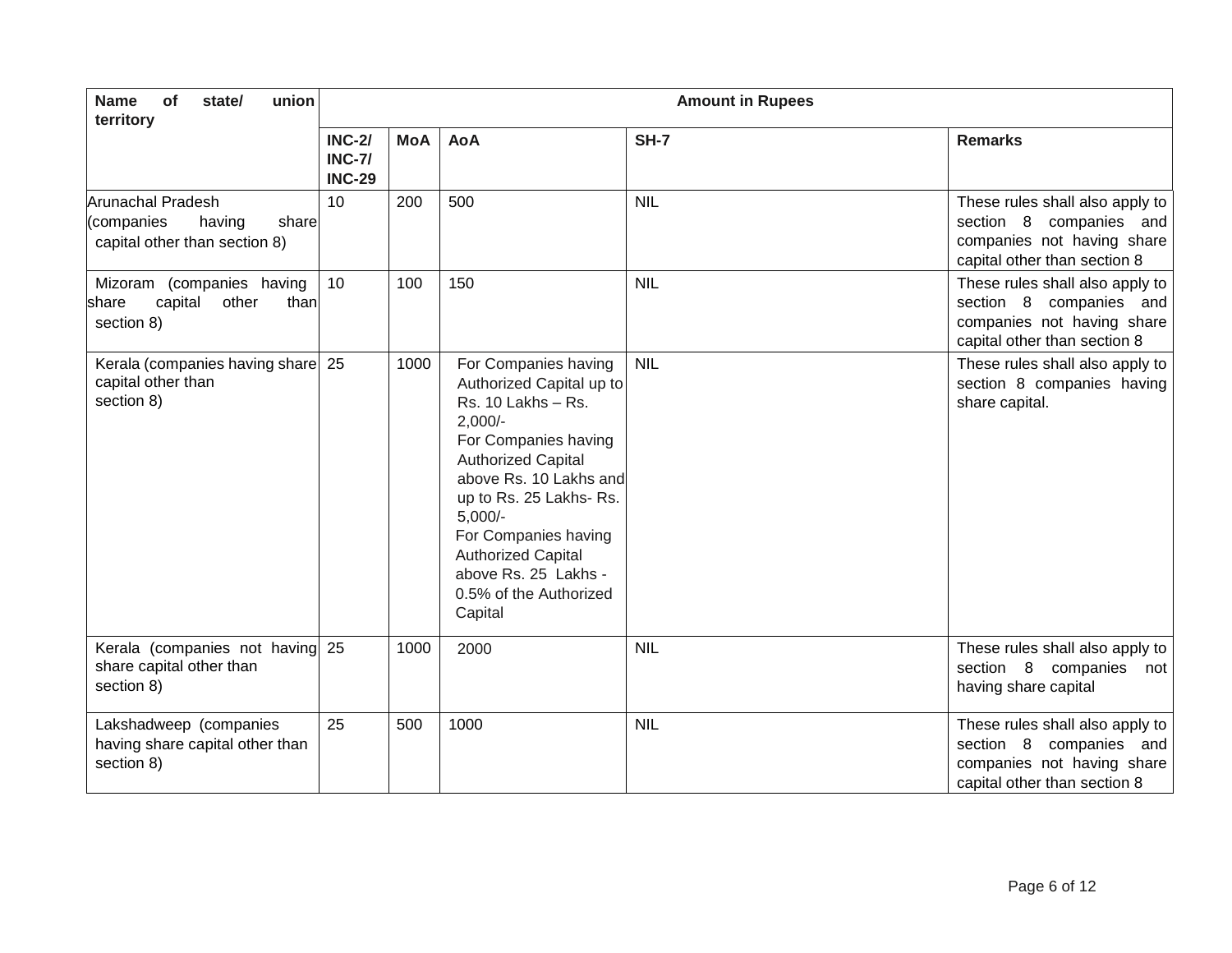| union<br><b>Name</b><br>of<br>state/<br>territory                            | <b>Amount in Rupees</b>                         |            |                                                                                                                                    |                                                                                                                                                                                                                                                                                                                                                                                                                                                                                                                                                                                                                             |                |  |
|------------------------------------------------------------------------------|-------------------------------------------------|------------|------------------------------------------------------------------------------------------------------------------------------------|-----------------------------------------------------------------------------------------------------------------------------------------------------------------------------------------------------------------------------------------------------------------------------------------------------------------------------------------------------------------------------------------------------------------------------------------------------------------------------------------------------------------------------------------------------------------------------------------------------------------------------|----------------|--|
|                                                                              | <b>INC-2/</b><br><b>INC-7/</b><br><b>INC-29</b> | <b>MoA</b> | <b>AoA</b>                                                                                                                         | SH-7                                                                                                                                                                                                                                                                                                                                                                                                                                                                                                                                                                                                                        | <b>Remarks</b> |  |
| Madhya Pradesh (companies<br>having share capital)                           | 50                                              | 2500       | 0.15%<br>subject<br>capital<br>minimum of rupees 5000<br>and maximum of Rupees<br>25 lakh of stamp duty.                           | of authorized Stamp duty shall be<br>to 0.15% of amount of increased authorized<br>capital subject to minimum of Rs. 5000 and<br>maximum of Rs. 25 lakhs of stamp duty<br>less<br>0.15% of amount of existing authorized<br>capital subject to minimum of Rs. 5000 and<br>maximum of Rs. 25 lakhs of stamp duty (in<br>case the last capital increase occurred on or<br>after 16th Sept 14) OR 0.15% of amount of<br>existing authorized capital subject to<br>minimum of Rs. 1000 and maximum of Rs. 5<br>lakhs of stamp duty (in case the last capital<br>increase occurred prior to 16th sept 14) as<br>the case may be. |                |  |
| Madhya Pradesh (companies<br>not having share capital)                       | 50                                              | 2500       | 5000                                                                                                                               | <b>NIL</b>                                                                                                                                                                                                                                                                                                                                                                                                                                                                                                                                                                                                                  |                |  |
| (companies<br>Chhattisgarh<br>having share capital other than<br>section 8)  | 10 <sup>1</sup>                                 | 500        | 0.15%<br>of<br>authorised<br>capital<br>1000,<br>or<br>whichever<br>is<br>more<br>subject to a maximum of<br>5 lakhs of stamp duty | Stamp duty shall be higher of (i) or (ii),<br>Rs. 1000/-<br>(i)<br>0.15% of amount of increased<br>(ii)<br>authorised capital subject to maximum of Rs.<br>5 lakhs of stamp duty Less 0.15% of amount<br>of existing authorised capital subject to<br>maximum of Rs. 5 lakhs of stamp duty<br>(iii)<br>However, If 0.15% of amount of<br>existing authorised capital is Rs. 5 lakhs or<br>more then no stamp duty shall be payable                                                                                                                                                                                          |                |  |
| Chhattisgarh (companies not<br>having share capital other than<br>section 8) | 10                                              | 500        | 1000                                                                                                                               | <b>NIL</b>                                                                                                                                                                                                                                                                                                                                                                                                                                                                                                                                                                                                                  |                |  |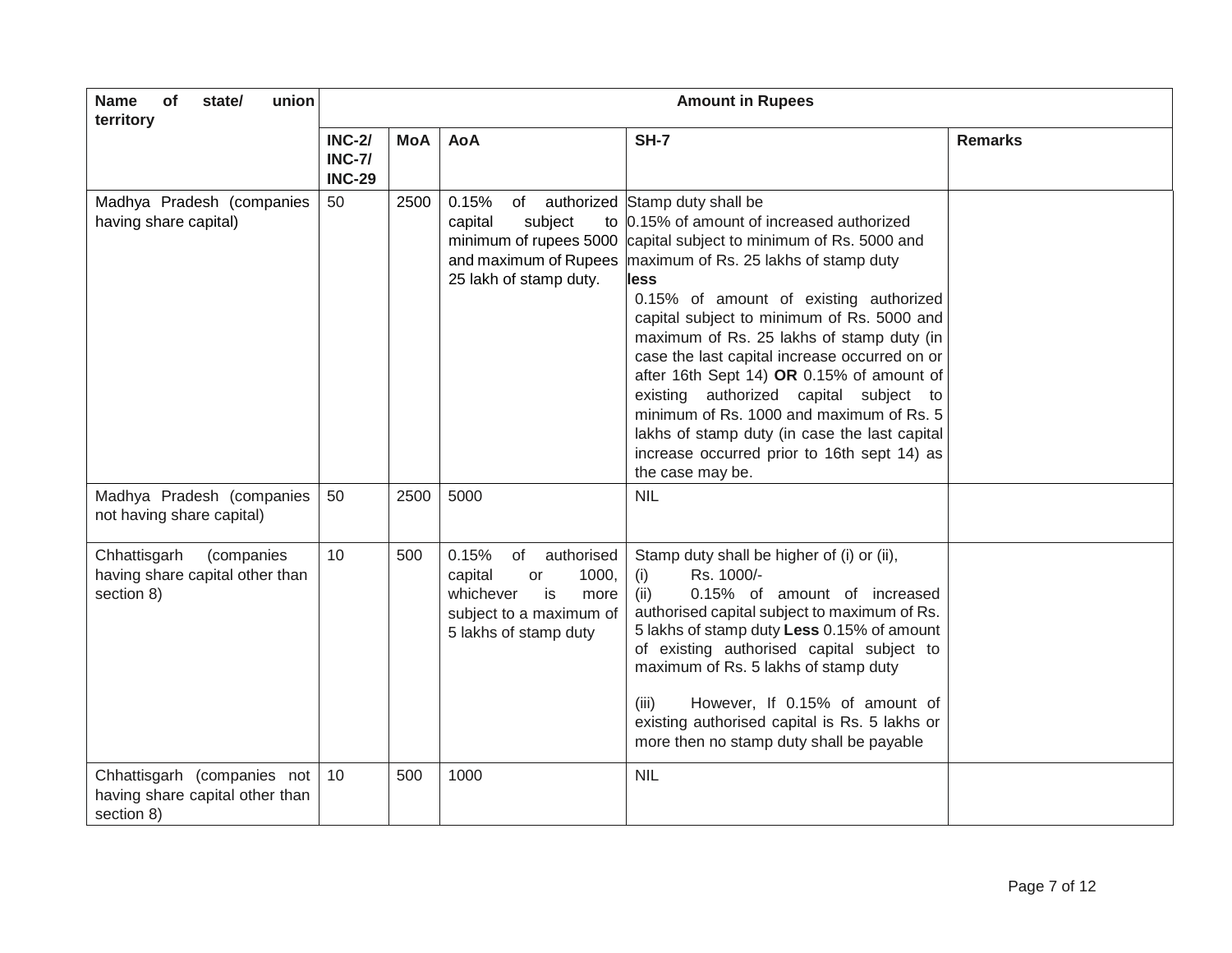| of<br>union<br><b>Name</b><br>state/<br>territory                               | <b>Amount in Rupees</b>                         |            |                                                                                                                                               |                                                                                                       |                                                                                                                                                                                                                                                                                                                   |
|---------------------------------------------------------------------------------|-------------------------------------------------|------------|-----------------------------------------------------------------------------------------------------------------------------------------------|-------------------------------------------------------------------------------------------------------|-------------------------------------------------------------------------------------------------------------------------------------------------------------------------------------------------------------------------------------------------------------------------------------------------------------------|
|                                                                                 | <b>INC-2/</b><br><b>INC-7/</b><br><b>INC-29</b> | <b>MoA</b> | <b>AoA</b>                                                                                                                                    | <b>SH-7</b>                                                                                           | <b>Remarks</b>                                                                                                                                                                                                                                                                                                    |
| (Section 8<br>Chhattisgarh<br>companies)                                        | 10                                              | <b>NIL</b> | <b>NIL</b>                                                                                                                                    | <b>NIL</b>                                                                                            |                                                                                                                                                                                                                                                                                                                   |
| Rajasthan (companies having<br>share capital other than<br>section 8)           | 10                                              | 500        | 0.5%<br>of<br>authorised<br>capital                                                                                                           | 0.2% of amount of increase in authorised<br>capital subject to maximum stamp duty of<br>Rs. 25 lakhs. | These rules shall also apply to<br>Section 8 companies<br>having share capital<br>Stamp rule for SH-7 implies<br>that the maximum limit of Rs.<br>25 Lakhs shall be calculated<br>every time there is any<br>increase in share capital, even<br>if the company has already<br>paid Rs. 25 Lakhs of stamp<br>duty. |
| (companies<br>Rajasthan<br>not<br>having share capital other than<br>section 8) | 10                                              | 500        | 500                                                                                                                                           | <b>NIL</b>                                                                                            | These rules shall also apply to<br>Section 8 companies not<br>having share capital                                                                                                                                                                                                                                |
| Punjab<br>(companies<br>having<br>share capital other than<br>section 8)        | 25                                              | 5000       | 5000 if authorised capital<br>is less than equal to Rs.<br>1 lakh and 10,000 if<br>authorised<br>capital<br>is is<br>greater than Rs. 1 lakh  | <b>NIL</b>                                                                                            |                                                                                                                                                                                                                                                                                                                   |
| Punjab (companies not having<br>share capital other than<br>section 8)          | 25                                              | 5000       | 5000                                                                                                                                          | <b>NIL</b>                                                                                            |                                                                                                                                                                                                                                                                                                                   |
| Punjab<br>(Section 8<br>companies)                                              | 25                                              | <b>NIL</b> | <b>NIL</b>                                                                                                                                    | <b>NIL</b>                                                                                            |                                                                                                                                                                                                                                                                                                                   |
| Himachal Pradesh (companies<br>having share capital other than<br>section 8)    | $\mathbf{3}$                                    | 60         | 60 if authorised capital is<br>less than equal to Rs.<br>lakh and<br>120<br>if<br>1<br>authorised<br>capital<br>is<br>greater than Rs. 1 lakh | <b>NIL</b>                                                                                            |                                                                                                                                                                                                                                                                                                                   |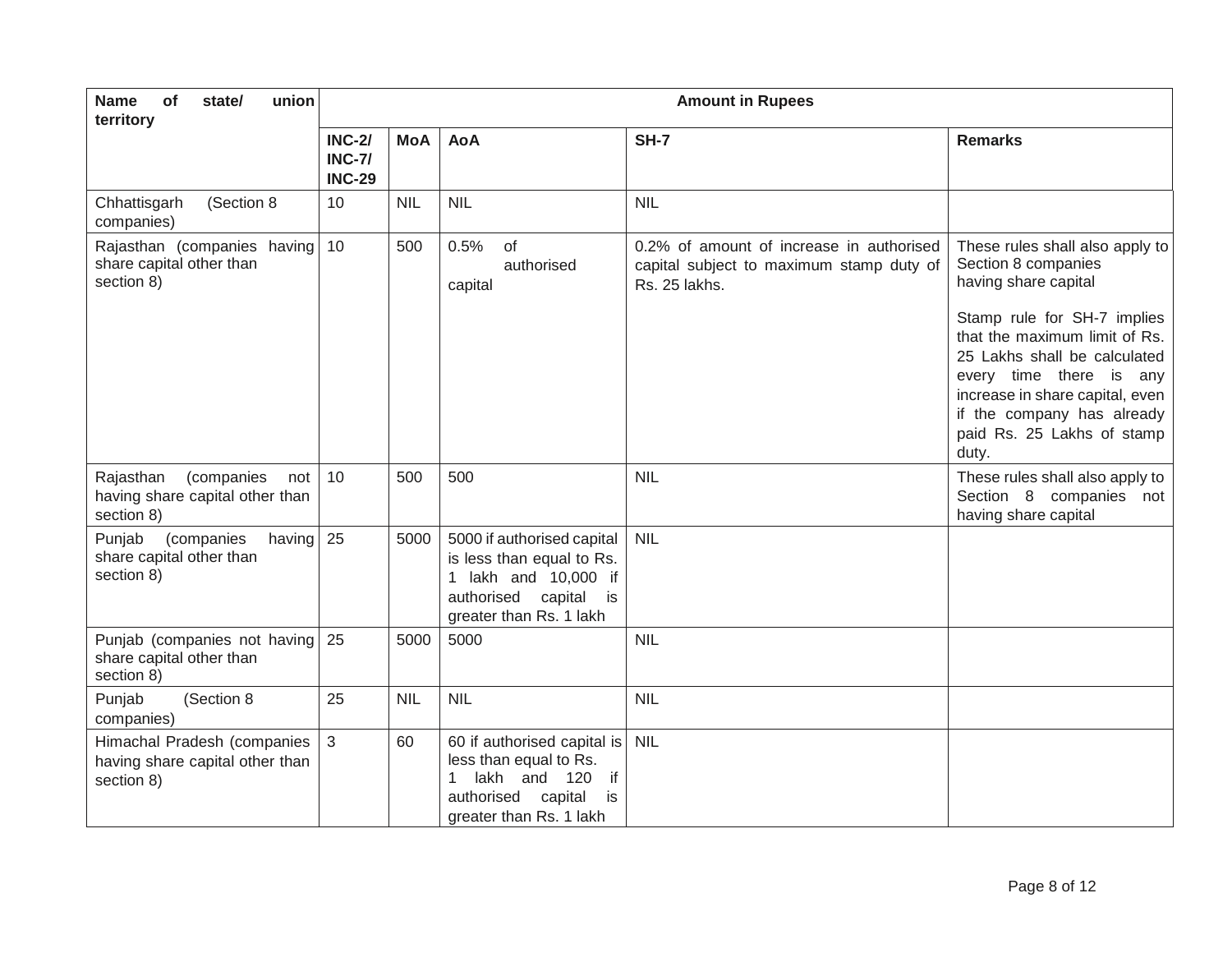| union<br><b>Name</b><br>of<br>state/<br>territory                                | <b>Amount in Rupees</b>                         |            |            |             |                                                                                                                                                       |
|----------------------------------------------------------------------------------|-------------------------------------------------|------------|------------|-------------|-------------------------------------------------------------------------------------------------------------------------------------------------------|
|                                                                                  | <b>INC-2/</b><br><b>INC-7/</b><br><b>INC-29</b> | <b>MoA</b> | <b>AoA</b> | <b>SH-7</b> | <b>Remarks</b>                                                                                                                                        |
| Himachal Pradesh (companies<br>not having share capital other<br>than section 8) | 3                                               | 60         | 60         | <b>NIL</b>  |                                                                                                                                                       |
| Himachal Pradesh (Section 8<br>companies)                                        | 3                                               | <b>NIL</b> | <b>NIL</b> | <b>NIL</b>  |                                                                                                                                                       |
| Chandigarh (companies having<br>share capital other than<br>section 8)           | $\mathbf{3}$                                    | 500        | 1000       | <b>NIL</b>  |                                                                                                                                                       |
| Chandigarh (companies<br>not<br>having share capital other than<br>section 8)    | $\mathbf{3}$                                    | 500        | 1000       | <b>NIL</b>  |                                                                                                                                                       |
| Chandigarh (Section 8<br>companies)                                              | 3                                               | <b>NIL</b> | <b>NIL</b> | <b>NIL</b>  |                                                                                                                                                       |
| Pradesh<br>Uttar<br>(companies<br>having share capital other than<br>section 8)  | 10                                              | 500        | 500        | <b>NIL</b>  | These rules shall also apply to<br>companies not having share<br>capital (other than section 8)<br>and to Section 8 companies<br>having share capital |
| <b>Uttar Pradesh (Section 8</b><br>companies)                                    | <b>NIL</b>                                      | <b>NIL</b> | <b>NIL</b> | <b>NIL</b>  | rules<br>shall<br><b>These</b><br>be<br>applicable only to section 8<br>companies not having share<br>capital.                                        |
| Uttarakhand<br>(companies<br>having share capital other than<br>section 8)       | 10                                              | 500        | 500        | <b>NIL</b>  | These rules shall also apply to<br>companies not having share<br>capital (other than section 8)<br>and to Section 8 companies<br>having share capital |
| Uttarakhand<br>(Section 8<br>companies)                                          | Nil                                             | Nil        | Nil        | <b>NIL</b>  | rules<br>shall<br><b>These</b><br>be<br>applicable only to section 8<br>companies not having share<br>capital.                                        |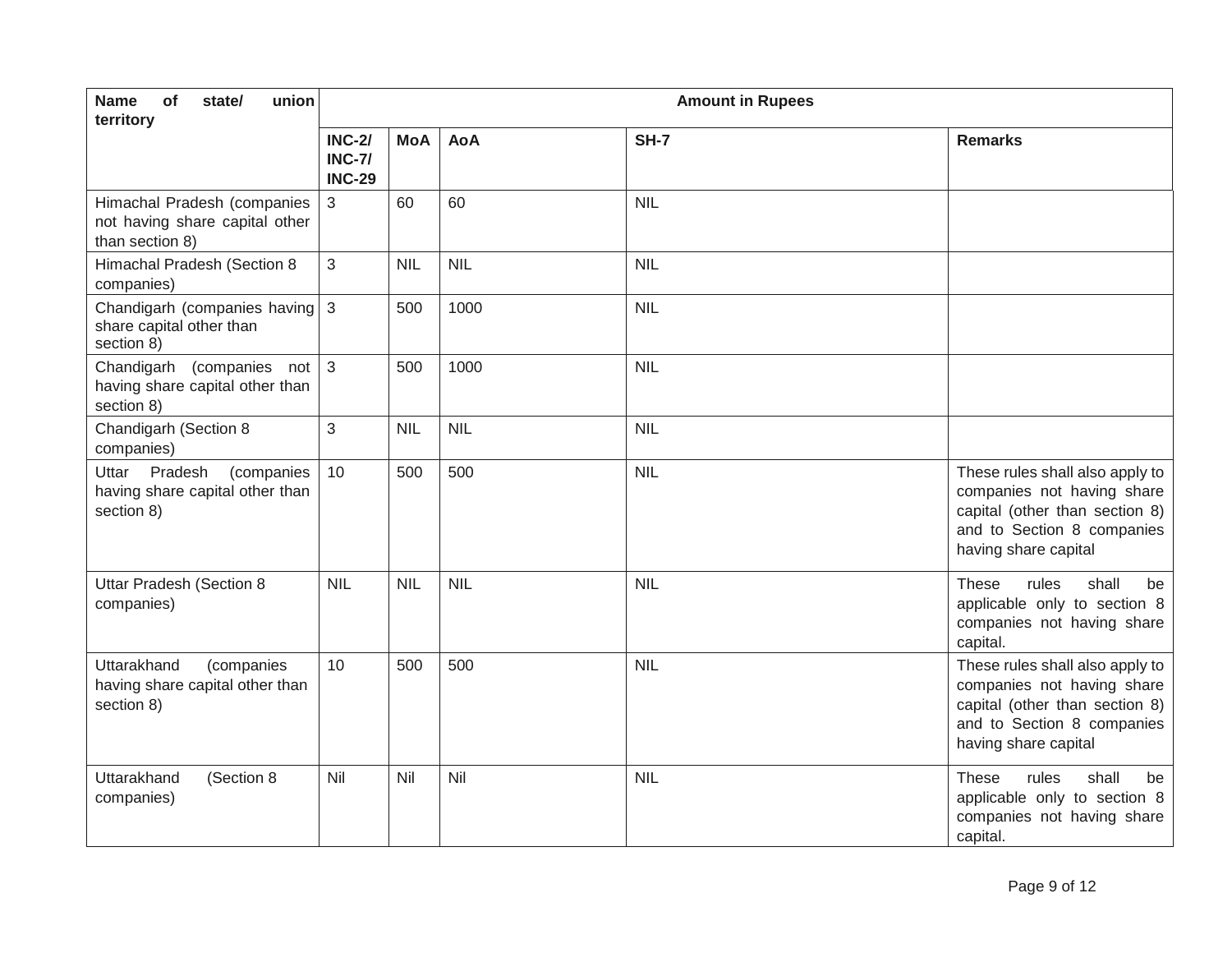| <b>Name</b><br>of<br>union<br>state/<br>territory                                                        | <b>Amount in Rupees</b>                         |            |                                                                      |                                                                                                                                                                                                                                       |                                                                                                |
|----------------------------------------------------------------------------------------------------------|-------------------------------------------------|------------|----------------------------------------------------------------------|---------------------------------------------------------------------------------------------------------------------------------------------------------------------------------------------------------------------------------------|------------------------------------------------------------------------------------------------|
|                                                                                                          | <b>INC-2/</b><br><b>INC-7/</b><br><b>INC-29</b> | <b>MoA</b> | <b>AoA</b>                                                           | <b>SH-7</b>                                                                                                                                                                                                                           | <b>Remarks</b>                                                                                 |
| Bengal<br>West<br>(companies<br>having share capital other than<br>section 8)                            | 10                                              | 60         | 300                                                                  | <b>NIL</b>                                                                                                                                                                                                                            | These rules shall also apply to<br>companies not having share<br>capital other than section 8  |
| Bengal (Section 8<br>West<br>companies)                                                                  | 10                                              | <b>NIL</b> | <b>NIL</b>                                                           | <b>NIL</b>                                                                                                                                                                                                                            |                                                                                                |
| Karnataka (companies having<br>share capital other than<br>section 8)                                    | 20                                              | 1000       | 500 on every Rs.10 lakhs<br>of authorised<br>capital or part thereof | 500 on every Rs.10 lakhs of amount of<br>increase in authorised capital or part thereof,<br>subject to a minimum of 500.                                                                                                              |                                                                                                |
| Karnataka<br>(companies<br>not<br>having share capital other than<br>section 8)                          | 20                                              | 1000       | 500                                                                  | <b>NIL</b>                                                                                                                                                                                                                            |                                                                                                |
| (Section 8<br>Karnataka<br>companies)                                                                    | 20                                              | <b>NIL</b> | <b>NIL</b>                                                           | <b>NIL</b>                                                                                                                                                                                                                            |                                                                                                |
| Gujarat (companies having<br>capital<br>other than<br>share<br>section 8)                                | 20                                              | 100        | 0.5%<br>of<br>authorized<br>capital subject to<br>maximum of 5 lakhs | Stamp duty shall be- 0.5% of amount of<br>increased authorised capital subject to<br>maximum of Rs. 5 lakhs of stamp duty<br>Less 0.5% of amount of existing authorised<br>capital subject to maximum of Rs. 5 lakhs of<br>stamp duty |                                                                                                |
| Gujarat (companies not having<br>share capital other than<br>section 8)                                  | 20                                              | 100        | 1000                                                                 | <b>NIL</b>                                                                                                                                                                                                                            |                                                                                                |
| Gujarat (section 8 companies)                                                                            | 20                                              | <b>NIL</b> | <b>NIL</b>                                                           | <b>NIL</b>                                                                                                                                                                                                                            |                                                                                                |
| Haveli <sup>1</sup><br>Dadra<br>and<br>Nagar<br>(companies having share<br>capital other than section 8) |                                                 | 15         | 25                                                                   | <b>NIL</b>                                                                                                                                                                                                                            | These rules shall also apply to<br>companies not having share<br>capital other than section 8. |
| Dadra<br>and<br>Nagar<br>Haveli<br>(section 8 companies)                                                 | 1                                               | <b>NIL</b> | <b>NIL</b>                                                           | <b>NIL</b>                                                                                                                                                                                                                            |                                                                                                |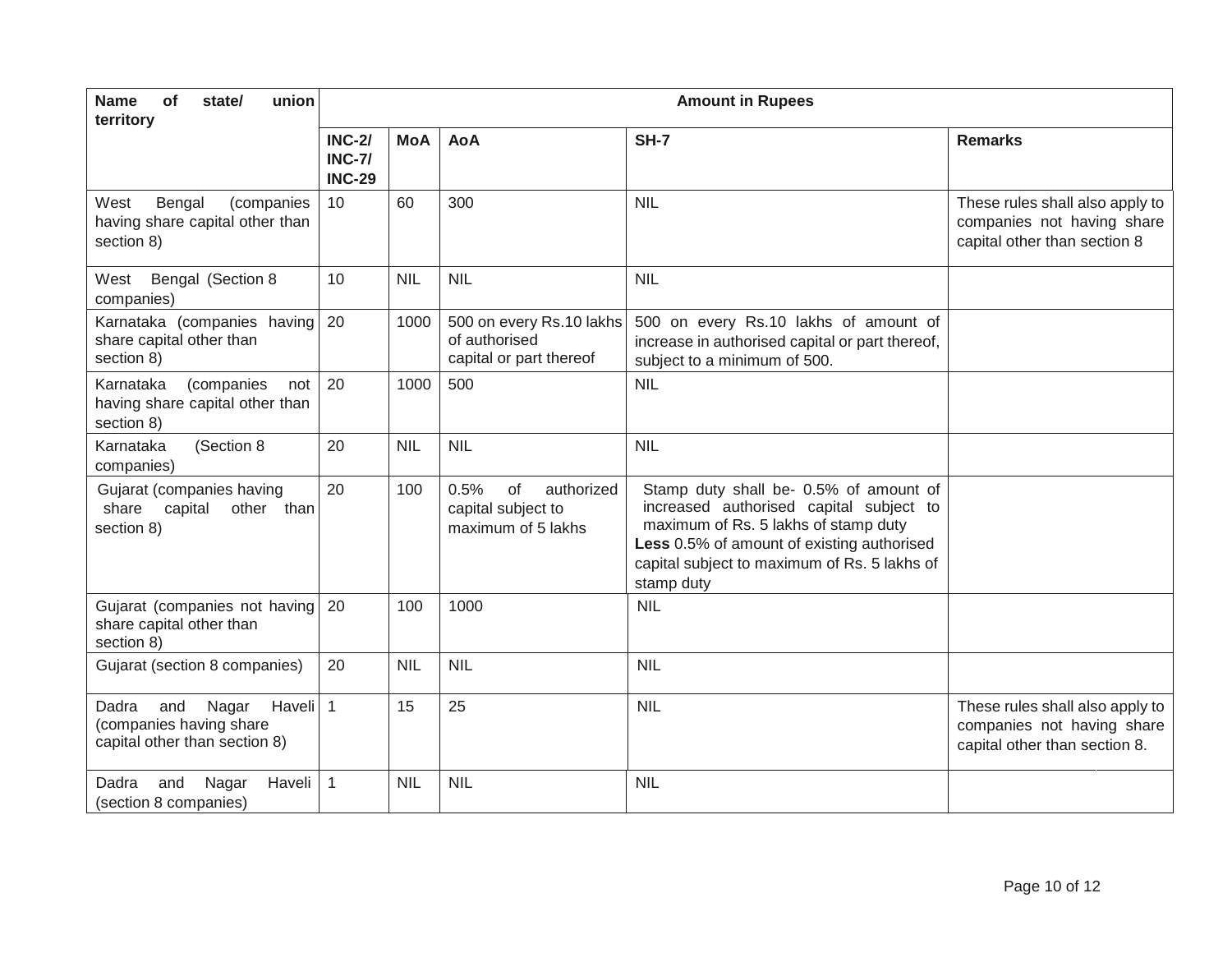| <b>Name</b><br>of<br>union<br>state/<br>territory                                           | <b>Amount in Rupees</b>                         |            |                                                                            |                                                                                                  |                |
|---------------------------------------------------------------------------------------------|-------------------------------------------------|------------|----------------------------------------------------------------------------|--------------------------------------------------------------------------------------------------|----------------|
|                                                                                             | <b>INC-2/</b><br><b>INC-7/</b><br><b>INC-29</b> | <b>MoA</b> | <b>AoA</b>                                                                 | <b>SH-7</b>                                                                                      | <b>Remarks</b> |
| Goa (companies having share<br>capital other than section 8)                                | 50                                              | 150        | Rs. 1000/- for every Rs.<br>5 lakhs or part thereof<br>authorized capital. | Rs. 1000/- for every Rs. 5 lakhs of amount of<br>increase in authorised capital or part thereof. |                |
| Goa (companies not having<br>share capital other than<br>section 8)                         | 50                                              | 150        | 1000                                                                       | <b>NIL</b>                                                                                       |                |
| Goa (section 8 companies)                                                                   | 50                                              | <b>NIL</b> | <b>NIL</b>                                                                 | <b>NIL</b>                                                                                       |                |
| Daman and Diu (companies<br>having share capital other than<br>section 8)                   | 20                                              | 150        | Rs. 1000/- for every Rs.<br>5 lakhs or part thereof<br>authorized capital. | Rs. 1000/- for every Rs. 5 lakhs of amount of<br>increase in authorised capital or part thereof  |                |
| Daman and Diu (companies not<br>having share capital other than<br>section 8)               | 20                                              | 150        | 1000                                                                       | <b>NIL</b>                                                                                       |                |
| Daman and Diu (section 8<br>companies)                                                      | 20                                              | <b>NIL</b> | <b>NIL</b>                                                                 | <b>NIL</b>                                                                                       |                |
| Nicobar<br>Andaman<br>and<br>share<br>(companies<br>having<br>capital other than section 8) | 20                                              | 200        | 300                                                                        | <b>NIL</b>                                                                                       |                |
|                                                                                             | 20                                              | 200        | 300                                                                        | <b>NIL</b>                                                                                       |                |
| Nicobar<br>Andaman<br>and<br>(companies not having share<br>capital other than section 8)   |                                                 |            |                                                                            |                                                                                                  |                |
| Andaman and Nicobar (section<br>8 companies)                                                | 20                                              | <b>NIL</b> | <b>NIL</b>                                                                 | <b>NIL</b>                                                                                       |                |
|                                                                                             |                                                 |            |                                                                            |                                                                                                  |                |